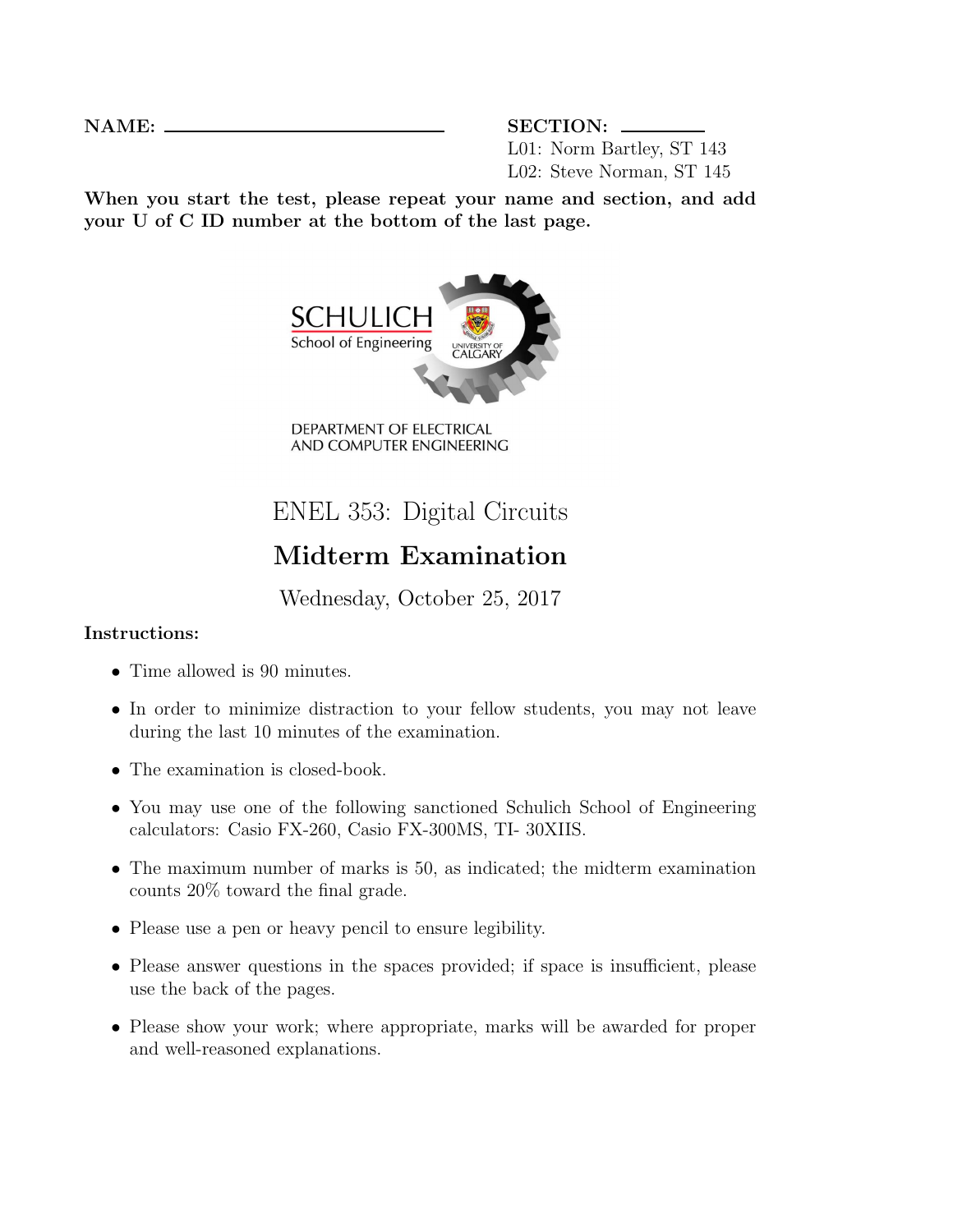- 1. Questions about encodings of numbers. [10 marks total.]
	- (a)  $[1 \text{ mark.}]$  What is the value of  $31D_{16}$  as a decimal number?
	- (b)  $[2 \text{ marks.}]$  Use repeated division to convert  $1515_{10}$  to octal representation.

- (c)  $[2 \text{ marks.}]$  Convert  $F5B2_{16}$  to octal representation.
- (d)  $[3 \text{ marks.}]$  Consider the 8-bit pattern  $10001001_2$ . What decimal number does it represent in an unsigned binary system?

What decimal number does it represent in a 8-bit two's-complement system?

What decimal number does it represent in a 8-bit sign/magnitude system?

(e) [2 marks.] Complete the table of conversions from 4-bit unsigned binary to Gray code. (Hint: There is a much faster method than doing 12 separate binary-to-Gray conversions!)

| unsigned binary | Gray code | unsigned binary | Gray code |
|-----------------|-----------|-----------------|-----------|
| 0000            | 0000      | 1000            |           |
| 0001            | 0001      | 1001            |           |
| 0010            | 0011      | 1010            |           |
| 0011            | 0010      | 1011            |           |
| 0100            |           | 1100            |           |
| 0101            |           | 1101            |           |
| 0110            |           | 1110            |           |
| 0111            |           | 1111            |           |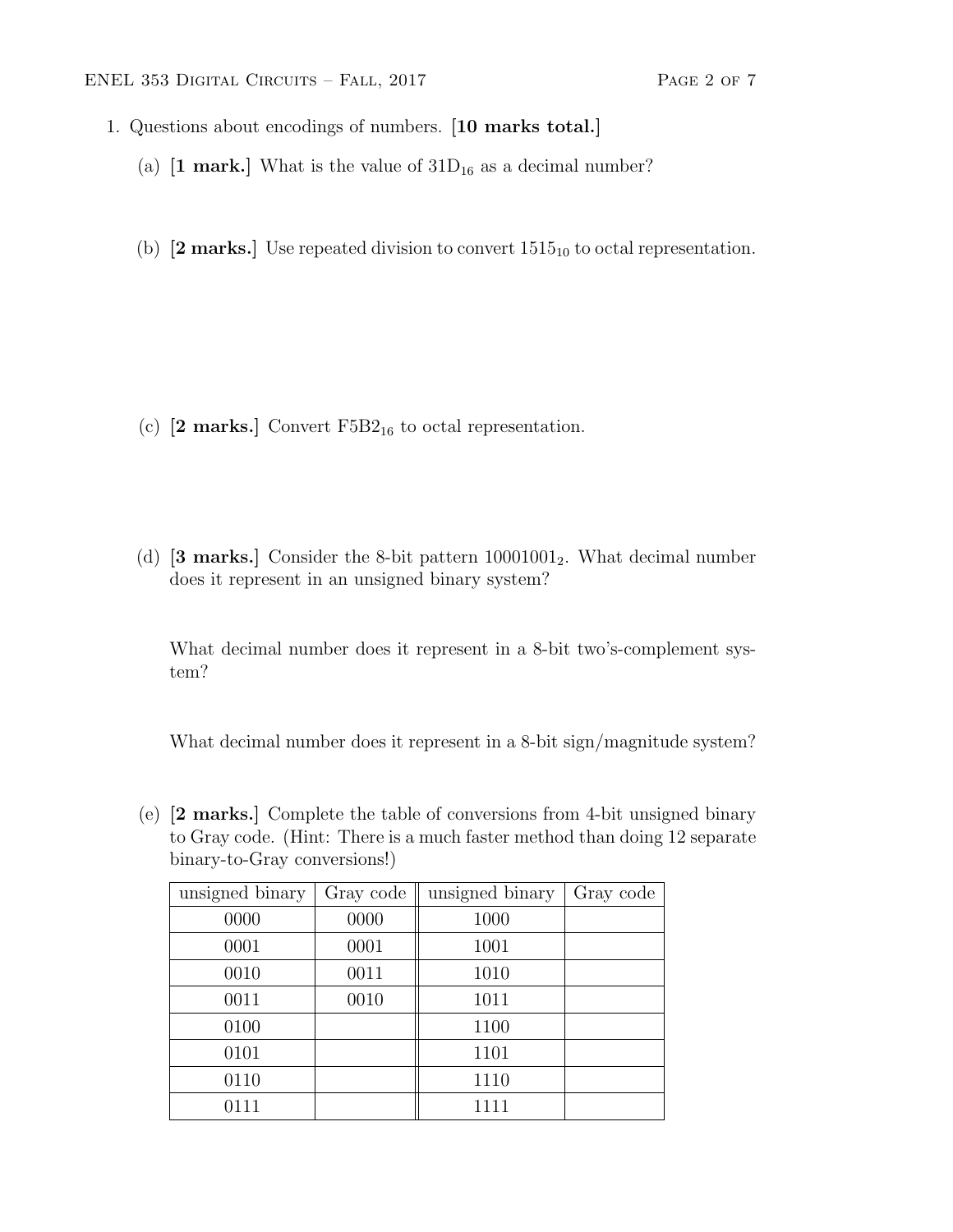- 2. [5 marks total.] Questions about binary integer addition.
	- (a) [2 marks.] Consider this 12-bit binary addition:

| carries: | $\mathbf{L}$ | 1101 1010 0000 |
|----------|--------------|----------------|
| $a$ :    |              | 011011010100   |
| b٠       |              | 1010 0101 0011 |
| sum:     |              | 0001 0010 0111 |

If a, b and the sum are all interpreted as two's-complement numbers, is there overflow in the addition? Give a reason for your answer.

If a, b and the sum are all interpreted as unsigned numbers, is there overflow in the addition? Give a reason for your answer.

(b) [3 marks.] Bit patterns  $0110<sub>2</sub>$  and  $1101<sub>2</sub>$  are supplied as inputs to a 4-bit binary adder circuit. What are the values of the sum and overall carry-out? (Give both answers as sequences of one or more bits.)

3. [3 marks.] The table below shows some voltage specifications for the Advanced Ultra-Low-Voltage CMOS logic family using a the power supply voltage of 1.80 V.



Give ranges of voltages that are as precise as possible for nodes  $n1$ ,  $n2$ ,  $n3$ ,  $n4$ , and  $n5$ . If for some node(s) it is not possible to give a range of voltages, give a reason for that.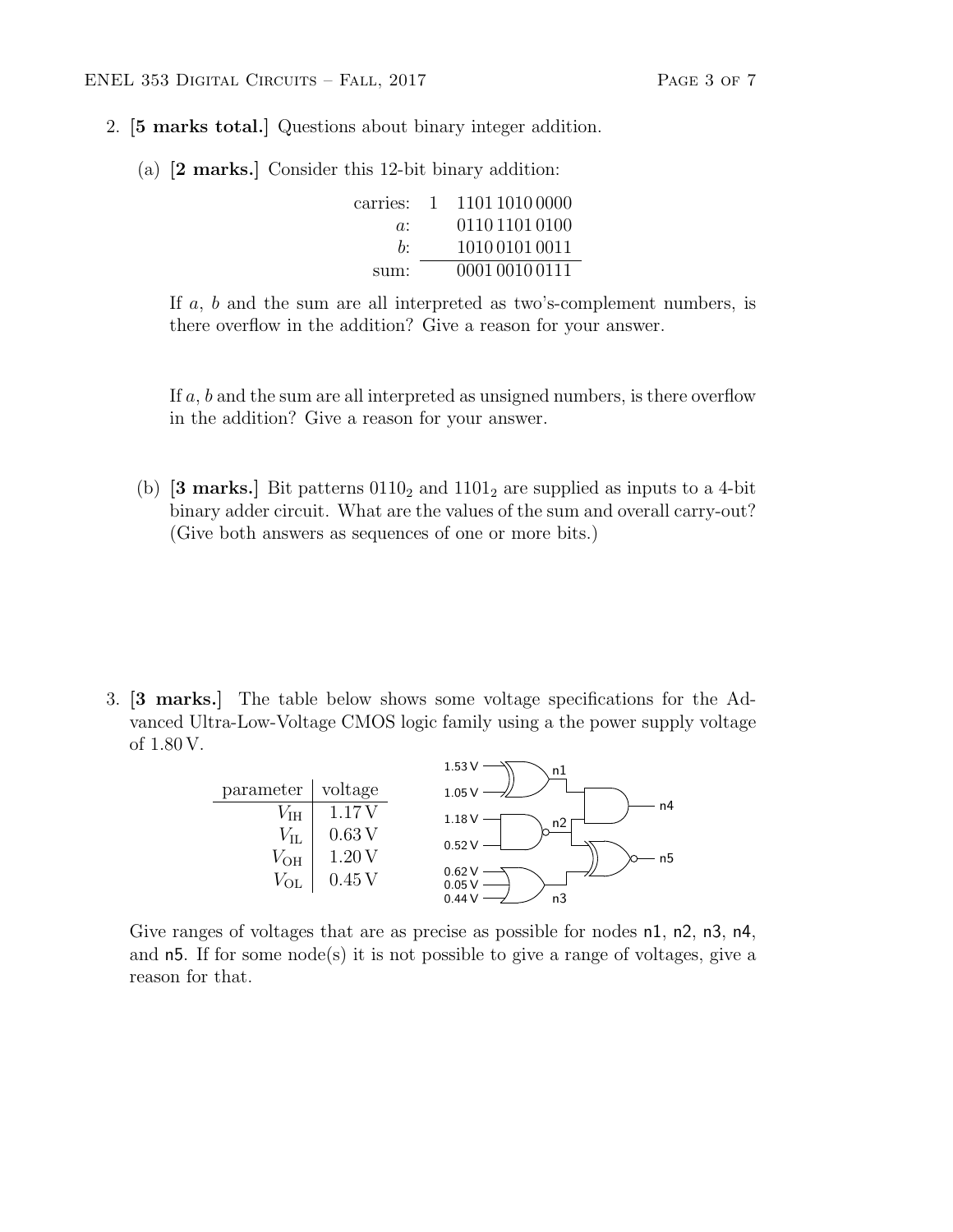4. [6 marks.] Consider the Boolean expression below:

$$
Y = \overline{A}\overline{C}\overline{D} + \overline{C}D + ABD + ABC\overline{D} + B\overline{C}D + \overline{A}\overline{C}\overline{D}.
$$

Use *algebraic manipulation* to simplify  $Y$  to a minimal SOP form having three product terms and seven literals. You do not have to give names and numbers for theorems you use along the way, but you must clearly show all your steps. (Do not use a K-map.)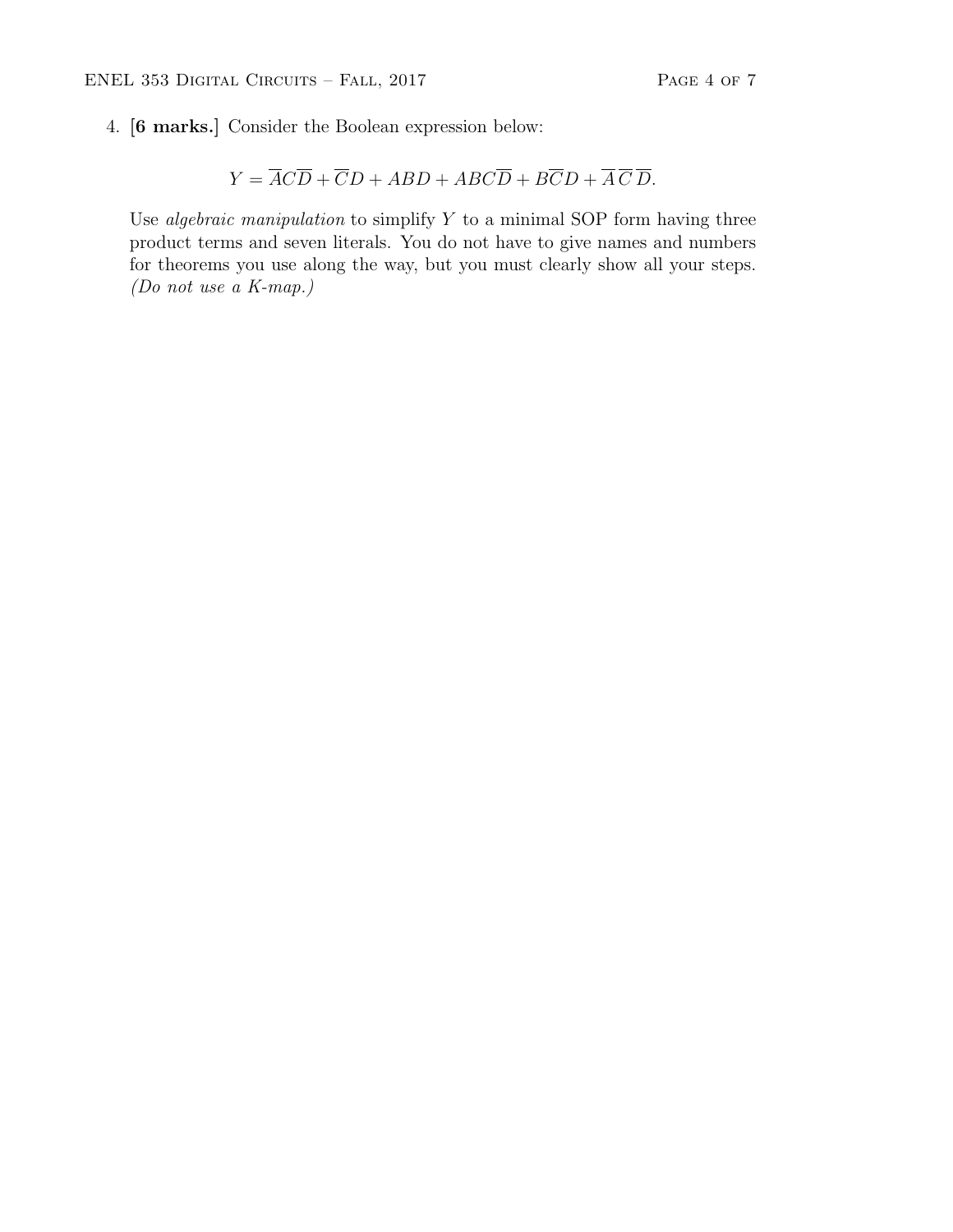- 5. [6 marks total.] Questions about combinational circuits.
	- (a) [3 marks.] Consider this circuit:



Use "bubble-pushing" and/or Boolean algebra to find an SOP expression for  $Y$  as a function of  $A, B, C, D$ , and  $E$ .

(b) [3 marks.] Consider the circuit below, and find a canonical SOP expression for  $Y$  as a function of  $A, B$ , and  $C$ .

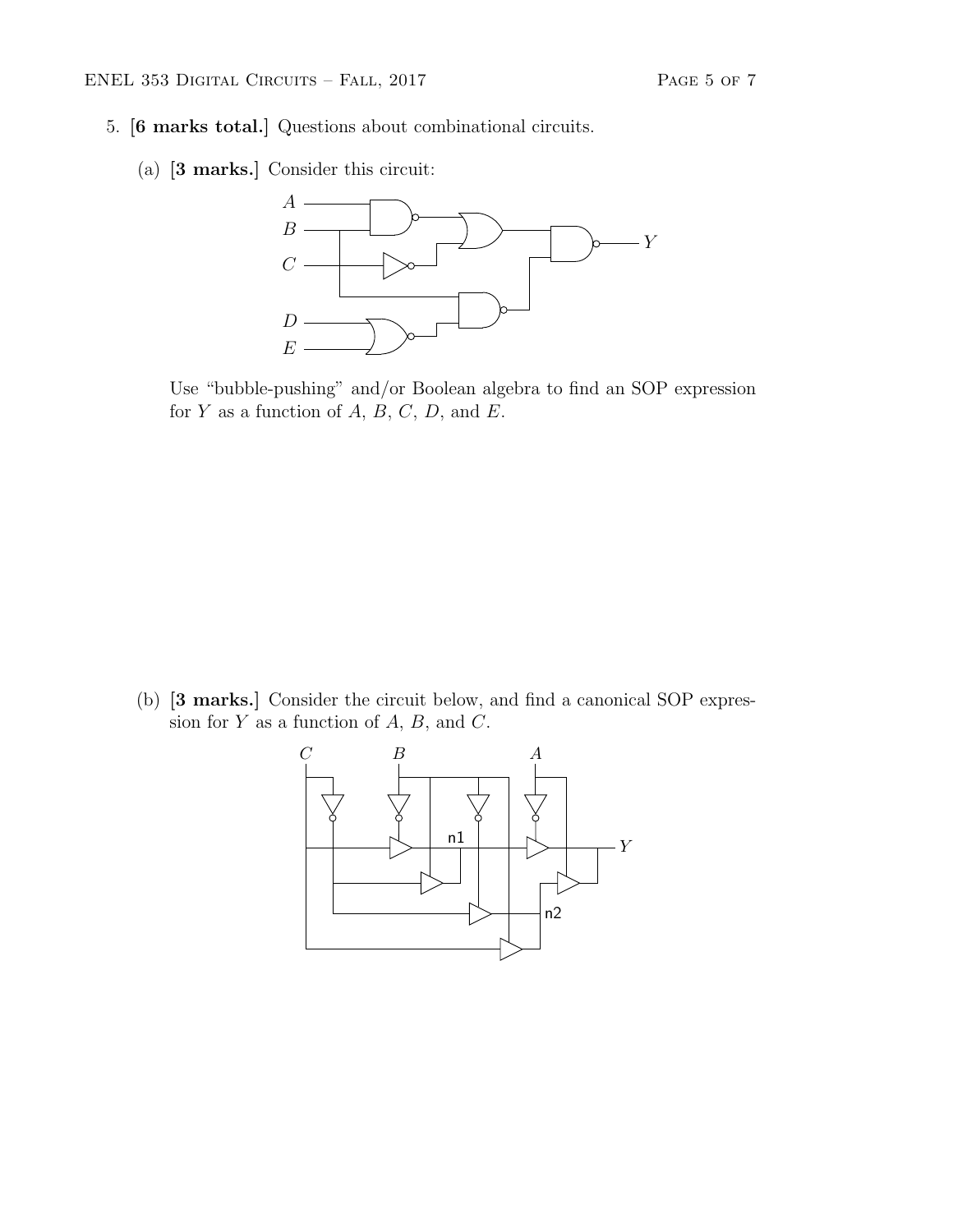- 6. [11 marks total.] Questions on K-maps and minimal forms.
	- (a) [9 marks.] Consider the function Y given in the truth table below. Use the first K-map to derive all minimal SOP expressions for  $Y$ , then use the second blank K-map to derive all minimum SOP expressions for Y. You may add more maps if you need them.

| $\boldsymbol{A}$ | В              | $\, C \,$      | $\overline{D}$ | Y                                    |
|------------------|----------------|----------------|----------------|--------------------------------------|
| $\overline{0}$   | $\overline{0}$ | $\overline{0}$ | $\overline{0}$ | $\overline{0}$                       |
| $\overline{0}$   | $\overline{0}$ | $\overline{0}$ | $\mathbf{1}$   | $\overline{0}$                       |
| $\overline{0}$   | $\overline{0}$ | $\mathbf{1}$   | $\overline{0}$ | $\begin{matrix} X \\ 0 \end{matrix}$ |
| $\overline{0}$   | $\overline{0}$ | $\mathbf{1}$   | $\mathbf 1$    |                                      |
| $\overline{0}$   | 1              | $\overline{0}$ | $\overline{0}$ | $\mathbf{1}$                         |
| $\overline{0}$   | $\mathbf 1$    | $\overline{0}$ | $\mathbf{1}$   | $\overline{0}$                       |
| $\overline{0}$   | $\mathbf{1}$   | $\mathbf{1}$   | $\overline{0}$ | $\mathbf{1}$                         |
| $\overline{0}$   | $\mathbf{1}$   | $\mathbf{1}$   | $\mathbf{1}$   | $\overline{0}$                       |
| $\mathbf{1}$     | $\overline{0}$ | $\overline{0}$ | $\overline{0}$ | $\overline{0}$                       |
| $\mathbf{1}$     | $\overline{0}$ | $\overline{0}$ | $\mathbf{1}$   | $\mathbf{1}$                         |
| $\mathbf{1}$     | $\overline{0}$ | $\mathbf{1}$   | $\overline{0}$ | $\mathbf{1}$                         |
| $\mathbf 1$      | $\overline{0}$ | $\mathbf 1$    | $\mathbf{1}$   | $\mathbf{1}$                         |
| $\mathbf{1}$     | $\mathbf 1$    | $\overline{0}$ | $\overline{0}$ | $\overline{\mathrm{X}}$              |
| $\mathbf{1}$     | 1              | $\overline{0}$ | $\mathbf 1$    | $\mathbf{1}$                         |
| $\mathbf{1}$     | 1              | 1              | $\overline{0}$ | $\overline{0}$                       |
| $\mathbf 1$      | 1              | 1              | 1              | X                                    |

## Find all minimal SOP expressions



Find all minimal POS expressions



(b) [2 marks.] Sketch a two-level NAND-NAND circuit implementation for one of your answers in part (a). Assume that  $A, B, C$  and  $D$  are available in true and complementary forms. There is no restriction on the number of inputs on each gate.